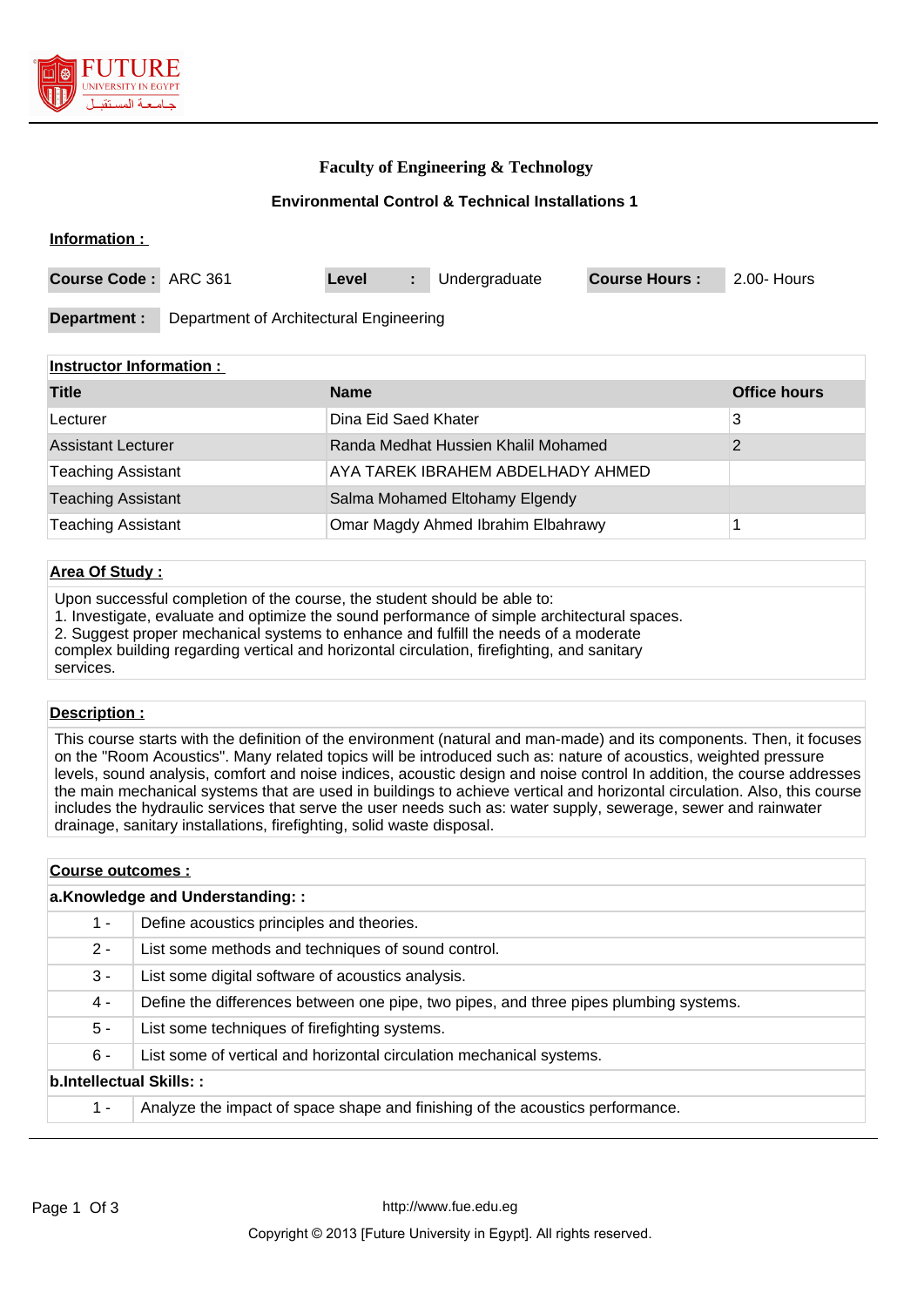

| $2 -$                                        | Choose the proper digital software of acoustics analysis.                                                                                                       |  |  |
|----------------------------------------------|-----------------------------------------------------------------------------------------------------------------------------------------------------------------|--|--|
| 3 -                                          | Choose the proper plumbing system of a building.                                                                                                                |  |  |
| 4 -                                          | Evaluate the results of the analytical studies and conclude with architectural solutions and design<br>requirements                                             |  |  |
| <b>c.Professional and Practical Skills::</b> |                                                                                                                                                                 |  |  |
| $1 -$                                        | Design a plumbing system: cold and hot water supply, sewage, and storm water discharge, of a<br>moderate complex building to achieve efficient resources usage. |  |  |
| $2 -$                                        | Apply digital software to analyze and evaluate the acoustics performance of a building.                                                                         |  |  |
| d.General and Transferable Skills::          |                                                                                                                                                                 |  |  |
| 1 -                                          | Search for relevant information.                                                                                                                                |  |  |

## **Course Topic And Contents :**

| <b>Topic</b>                                       | No. of hours Lecture |    | <b>Tutorial / Practical</b> |
|----------------------------------------------------|----------------------|----|-----------------------------|
| Acoustics: definitions and theories                | 6                    | 4  | 2                           |
| Acoustics: design faults and problems              | 6                    |    | 2                           |
| Acoustics: how to control and manipulate the space | 6                    | 4  | 2                           |
| Mechanical systems: horizontal circulation         | 6                    | 4  | 2                           |
| Mechanical systems: vertical circulation           | 6                    | 4  | 2                           |
| Plumbing systems                                   | 9                    | 6  | 3                           |
| Firefighting systems                               | 6                    | 4  | 2                           |
| <b>TOTAL</b>                                       | 45                   | 30 | 15                          |

# **Teaching And Learning Methodologies :** Lecture Research and Assignments

Project

| <b>Course Assessment:</b>    |                          |                 |                    |  |
|------------------------------|--------------------------|-----------------|--------------------|--|
| <b>Methods of assessment</b> | <b>Relative weight %</b> | <b>Week No.</b> | <b>Assess What</b> |  |
| Assignments/Studio work      | 25.00                    |                 |                    |  |
| Final exam                   | 40.00                    |                 |                    |  |
| In Class Quizzes             | 10.00                    |                 |                    |  |
| Performance & Participation  | 10.00                    |                 |                    |  |
| Project                      | 15.00                    |                 |                    |  |

## **Recommended books :**